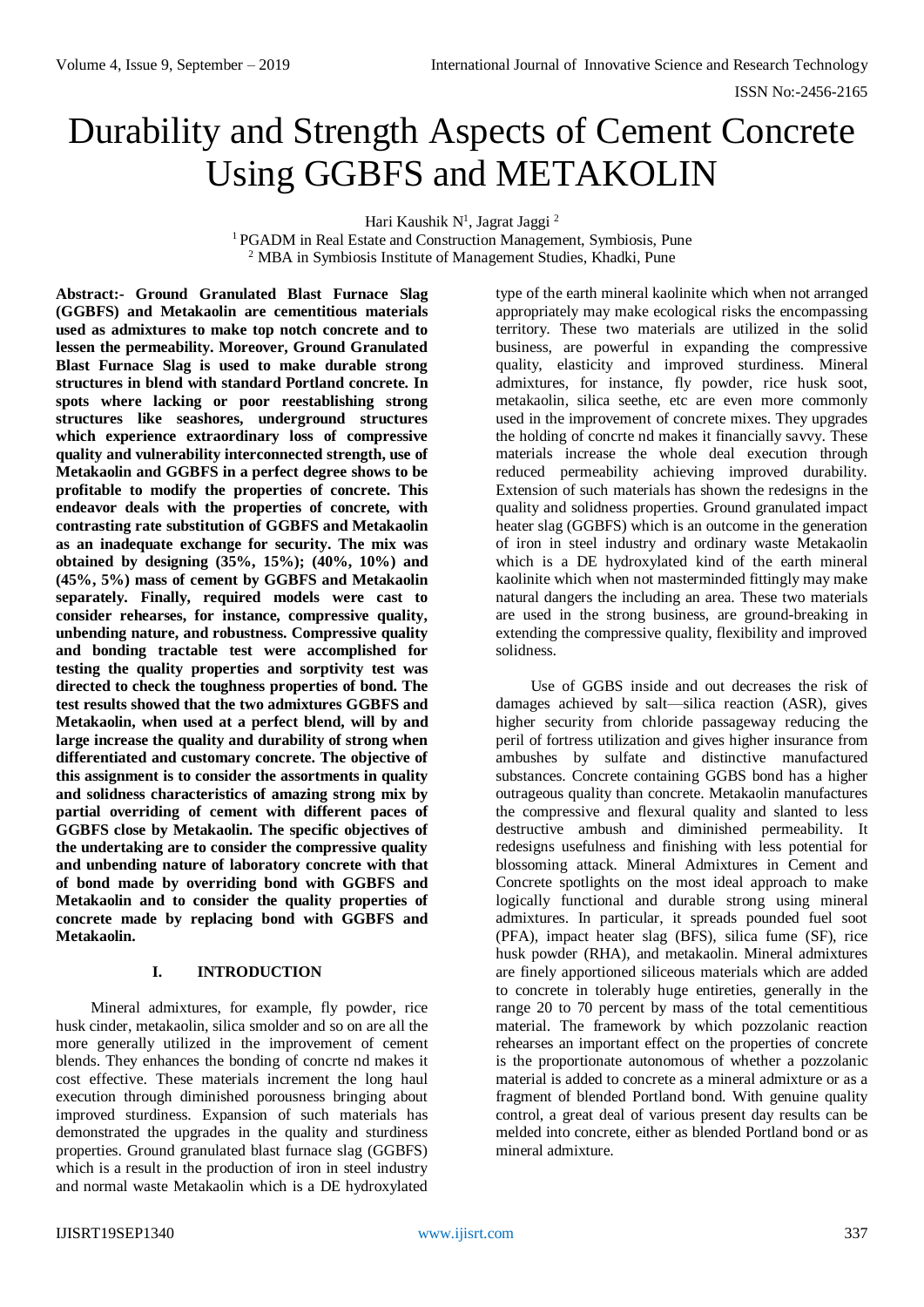ISSN No:-2456-2165

GGBFS and Metakaolin bend added to concrete in the strong producer's grouping plant, close by Portland bond, sums and water. The customary extents of aggregates and water to cementitious material in the mix remain unaltered. GGBS and Metakaolin are used as a quick swap for Portland bond. Swap levels for GGBS vary from 30% to up to 85% and 8% to 15% for Metakaolin. It has a higher degree of the quality improving calcium silicate hydrates (CSH) than concrete made with Portland security just, and a decreased substance of free lime, which doesn't add to strong quality. It develops the compressive and flexural characteristics, diminished permeability and decreases shrinkage in light of "particle squeezing" making concrete denser. Therefor the use of these two admixtures in strong joins the upsides of both GGBFS and Metakaolin.

# **II. EXPERIMENTAL INVESTIGATION**

The materials utilized for throwing of auxiliary components ought to give the certification to the required quality. To accomplish the ideal quality, the correct extent of the materials is essential which relies upon the different properties of the constituents. The materials utilized for the examination show the accompanying properties. The properties of various materials utilized for the present work are altogether considered. Our trial was separated into two segments, quality and solidness.

# *Material Properties*

The properties of concrete are designed by keeping the is code standards of is 456:2000 of cement, crushed aggregate, fine aggregate.

#### *Ground Granulated Blast Furnace Slag (GGBFS)*

Ground-granulated blast-furnace slag (GGBS or GGBFS) is gotten by extinguishing liquid iron slag (a sideeffect of iron and steel-production) from a blast furnace in water or steam, to create a polished, granular item that is then dried and ground into a fine powder. This material extensively relied upon the synthesis of the crude materials from the steel plant.



Fig 1:- Ground Granulated Blast Furnace 'Slag

| <b>PROPERTY</b>         | VALUE     |
|-------------------------|-----------|
| COLOUR.                 | Off-White |
| PHYSICAL FORM           | Powder    |
| <b>SPECIFIC GRAVITY</b> | 29        |

Table 1:- Physical properties of GGBFS

| <b>FORMULA</b>                | <b>CONCENTRATION (%)</b> |
|-------------------------------|--------------------------|
| CaO                           | 34.85                    |
| SiO <sub>2</sub>              | 34.01                    |
| Al203                         | 16.62                    |
| MgO                           | 9.11                     |
| Fc203                         | 1.71                     |
| SO <sub>3</sub>               | 1.55                     |
| TiO <sub>2</sub>              | 0.69                     |
| $Na-, O$                      | 0.48                     |
| K2O                           | 0.46                     |
| MnO                           | 0.27                     |
| BaO                           | 0.10                     |
| P <sub>2</sub> O <sub>5</sub> | 0.04                     |
| SrO                           | 0.04                     |
| C <sub>1</sub>                | 0.03                     |
| ZrOi                          | 0.03                     |
| As203                         | 37 PPM                   |

Table 2:- Chemical Composition of Ggbfs

#### *Metakaolin*

Metakaolin is a Di hydroxylated type of the earth mineral kaolinite. Rocks that are wealthy in kaolinite are known as china mud or kaolin, customarily utilized in the production of porcelain. The molecule size of metakaolin is littler than concrete particles, however not as fine as silica smolder. It is gotten by calcination of kaolinitic mud at a temperature somewhere in the range of 500°C and 800°C. The crude material contribution to the assembling of metakaolin (Al2Si207) is kaolin dirt. Kaolin is a fine, white, mud mineral that has been customarily utilized in the assembling of porcelain. Kaolinite is the mineralogical term that is appropriate to kaolin dirt. Kaolinite is characterized as a typical mineral, hydrated aluminum disilicate, the most well-known constituent of kaolin. The meta prefix in the term is utilized to indicate change. On account of metakaolin, the change that is occurring is dihydroxylation, expedited by the utilization of warmth over a characterized timeframe. The conduct of earth minerals on warming relies upon their structure, gem size, and level of crystallinity.



Fig 2:- Metakaolin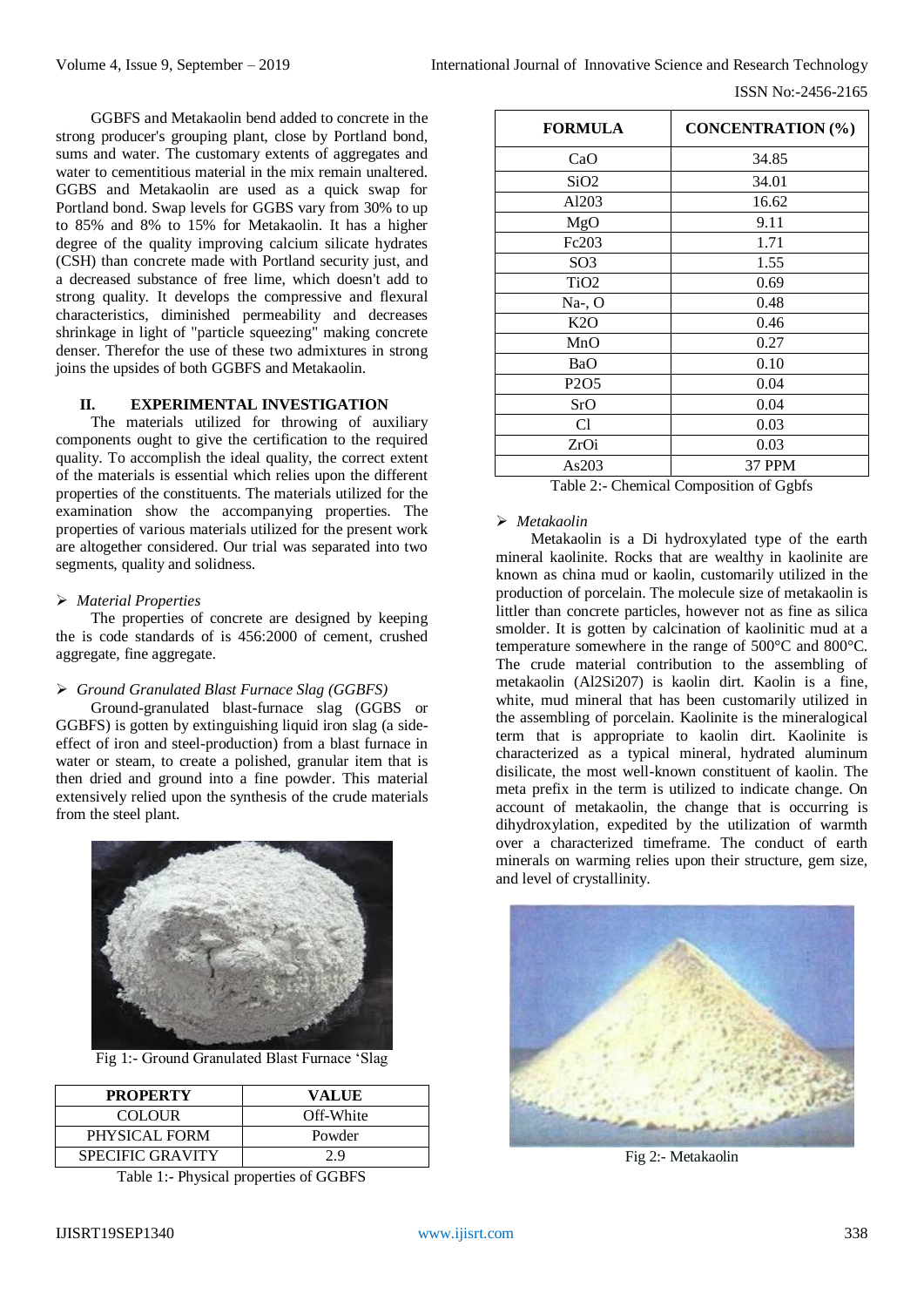| <b>PROPERTY</b>  | VALUE     |
|------------------|-----------|
| Colour           | Off-white |
| Specific gravity | 2.60      |
| Physical form    | Powder    |
|                  |           |

Table 3:- Physical properties of metakaolin

| <b>INGREDIENTS</b> | % BY WEIGHT |
|--------------------|-------------|
| SiO2               | 51.52       |
| Al203              | 40.18       |
| Fe203              | 1.23        |
| CaO                | 2.0         |
| MgO                | 0.12        |
| K2O                | 0.53        |
| TiO <sub>2</sub>   | 2.27        |
| Na2O               | 0.08        |

Table 4:- Chemical composition of Metakaolin

| Water      | <b>Cement</b> | <b>Fine</b><br><b>Aggregate</b> | <b>Coarse</b><br><b>Aggregate</b> |
|------------|---------------|---------------------------------|-----------------------------------|
| 191 litres | 478 Kg/m3     | 519 Kg/m3                       | 1179 Kg/m3                        |
| 0.40       |               | 1.01                            | 2.48                              |

Table 5:- Mix Design

#### **III. METHODOLOGY**

Methodology is given in the form of flow chart in Figure 3 It explains about the type and details about the experiments. Table 6 shows the mixing methodology.

Interpretation of results and conclusion.

| MIX              | GGBFS $(\% )$ | Metakaolin $(\% )$ |
|------------------|---------------|--------------------|
| MIX <sub>1</sub> |               |                    |
| $MIX$ 2.         |               |                    |
| MIX 3            |               |                    |



Fig 3:- Pie Chart showing Mixing Methodology

#### *Testing of Specimen*

#### *Cube Compressive Strength*

For cube-shaped pressure testing of cement. 150mmx150mmx150mm size shapes were utilized. Every one of the blocks was tried in immersed condition, in the wake of clearing out the surface dampness. The blocks were tried at the 7, 14 and 28 days of relieving utilizing pressure testing machine of 3000 kN limit.

Stacking proceeded until the readings N\ were turned around from the augmented qualities. The inversion in the perusing worth demonstrates that the example has fizzled. The Machine was halted and the perusing right then and there was noted which was a definitive burden. A definitive burden separated by the cross-sectional zone of the example is equivalent to a definitive shape compressive quality. A preview while throwing of cube shapes appears in figure 4 and fig 5,6 demonstrated the testing of solid shapes.

#### *Tensile Strength Test*

Quality of the solid can be comprehensively delegated immediate and aberrant strategies. The immediate strategies experience the ill effects of various challenges identified withholding the example appropriately in the testing machine without acquainting pressure fixation and with the utilization of uniaxial ductile burden which is free from unpredictability to the example. Indeed, even a little unpredictability of burden will incite twisting and hub power conditions and the solid comes up short at obvious elastic pressure other than the rigidity. In view of the troubles engaged with leading the direct malleable test, quantities of aberrant techniques have been created to decide the rigidity. In these tests, all in all, a compressive power is connected to the solid example so that the example bombs because of pliable burdens actuated in the example. The malleable worry at which disappointment happen is the rigidity of the solid. The parting tests are notable circuitous tests utilized for deciding the rigidity of cement, now and then alluded to as parting elasticity of the solid. The tests can likewise be performed by parting it is possible that: I) along its center parallel to the edges by applying two inverse compressive powers through 15 mm square bars of adequate length, or ii) along one of the slanting planes by applying compressive powers along two inverse edges. On account of side — parting of the solid shapes, the rigidity is resolved from 0.642 P/S2 and in the corner to corner parting it is resolved from 0.5187 P/S2, where P is the heap at disappointment and S is the side of the 3D square. Casted chambers are appeared in figure 5 and the testing is appeared in figure 6.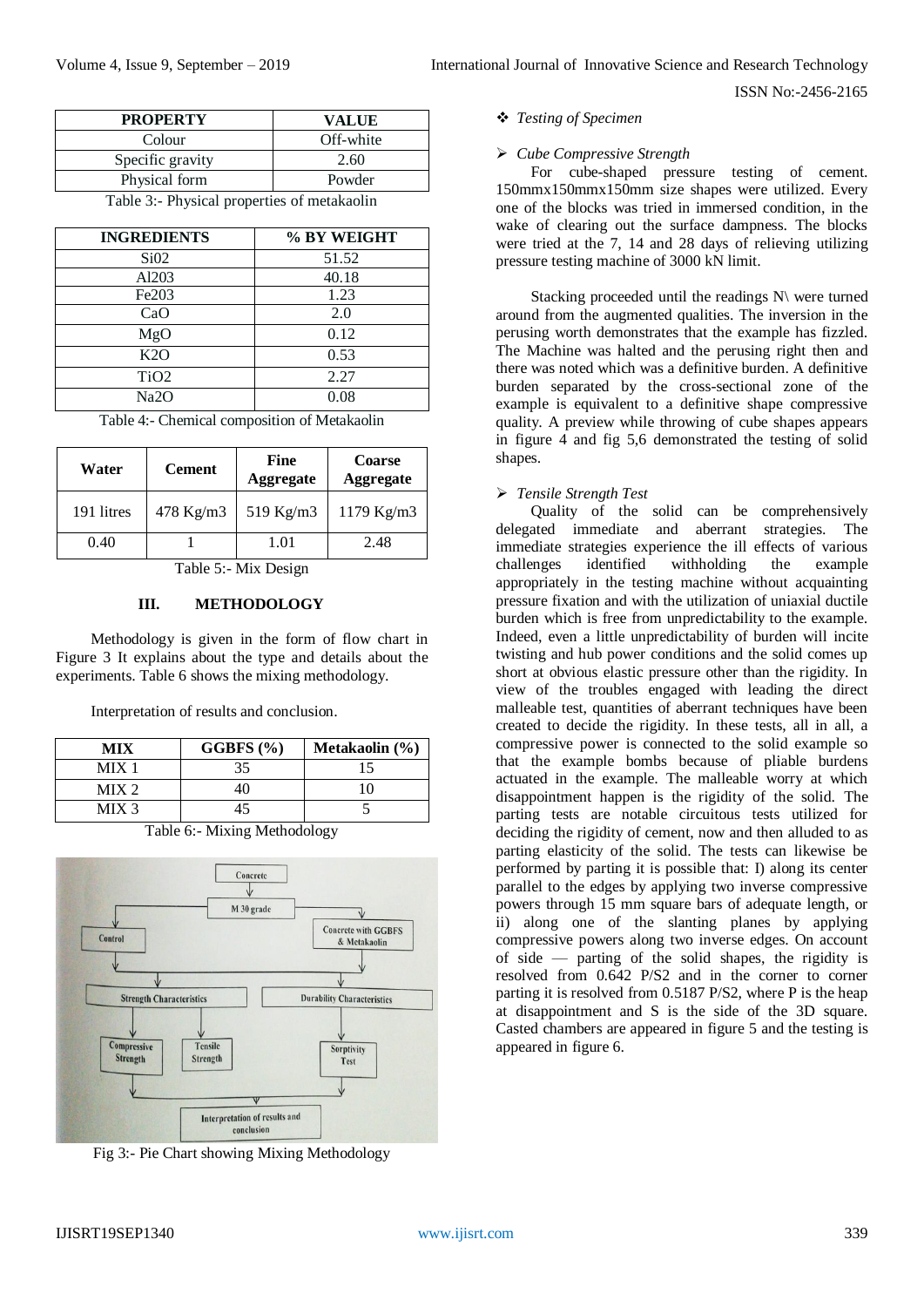

Fig 4:- Concrete cylinders for finding the tensile strength



Fig 5:- Testing of specimen in Universal Testing Machine

### *Sorptivity Test*

ASTM C1585 measures the sportively of a solid model that has been shaped at an enduring relative dampness and after that allowed to equilibrate to an accepted stable inside relative tenacity. The models are 4 inches. (100-mm) separation over, 2-inches. (50-mm) long chambers. Going before testing, the models are taken care of in a chamber at a temperature of 122°F (50°C) and a general tenacity of 80% for 3 days. The models are then fixed in individual compartments and set away in the examination focus at 73°F (23°C) for around fourteen days to allow the inward relative wetness of the guides to come to adjust. The models are then checked, and the immersing surfaces are exhibited to water, either by submersion into an inventory or by ponding. At growing time between times, the models are removed from introduction to water, the surfaces blotched to clear bounty surface water, and the models reweighed. Visit estimations are made during the underlying 6 hours of testing. The adjustment in mass after some time is utilized to ascertain the sorptivity.



Fig 6:- The Sorptivity specimens

#### *Evaluation Of Strength Characteristics*

The compressive quality of control concrete, (35%, 15%), (40%, 10%) and (45%, 5%) of GGBFS and Metakaolin bestowed examples separately were tried after their particular period of restoring.

# *Mean Compressive Strength*

The following tables shows the mean compressive strengths of control concrete for 7, 14 and 28 days curing.

| S.NO | <b>DESCRIPTION</b>                    | <b>AVERAGE</b><br><b>COMPRESSIVE</b><br>STRENGTH (N/mm2) |
|------|---------------------------------------|----------------------------------------------------------|
| 1.   | Compressive Strength<br>After 7 Days  | 24.2                                                     |
| 2.   | Compressive Strength<br>After 14 Days | 28.4                                                     |
| 3.   | Compressive Strength<br>After 28 Days | 37.6                                                     |

Table 7:- Compressive strength of Control Concrete

| 5.NO | <b>DESCRIPTION</b>                    | <b>AVERAGE</b><br><b>COMPRESSIVE</b><br>STRENGTH (N/mm <sup>2</sup> ) |
|------|---------------------------------------|-----------------------------------------------------------------------|
| 1.   | Compressive Strength<br>After 7 Days  | 29.6                                                                  |
| 2.   | Compressive Strength<br>After 14 Days | 35.4                                                                  |
| 3.   | Compressive Strength<br>After 28 Days | 43.6                                                                  |

Table 8:- Compressive strength of GGBFS (35%) and Metakaolin (15%) based cement concrete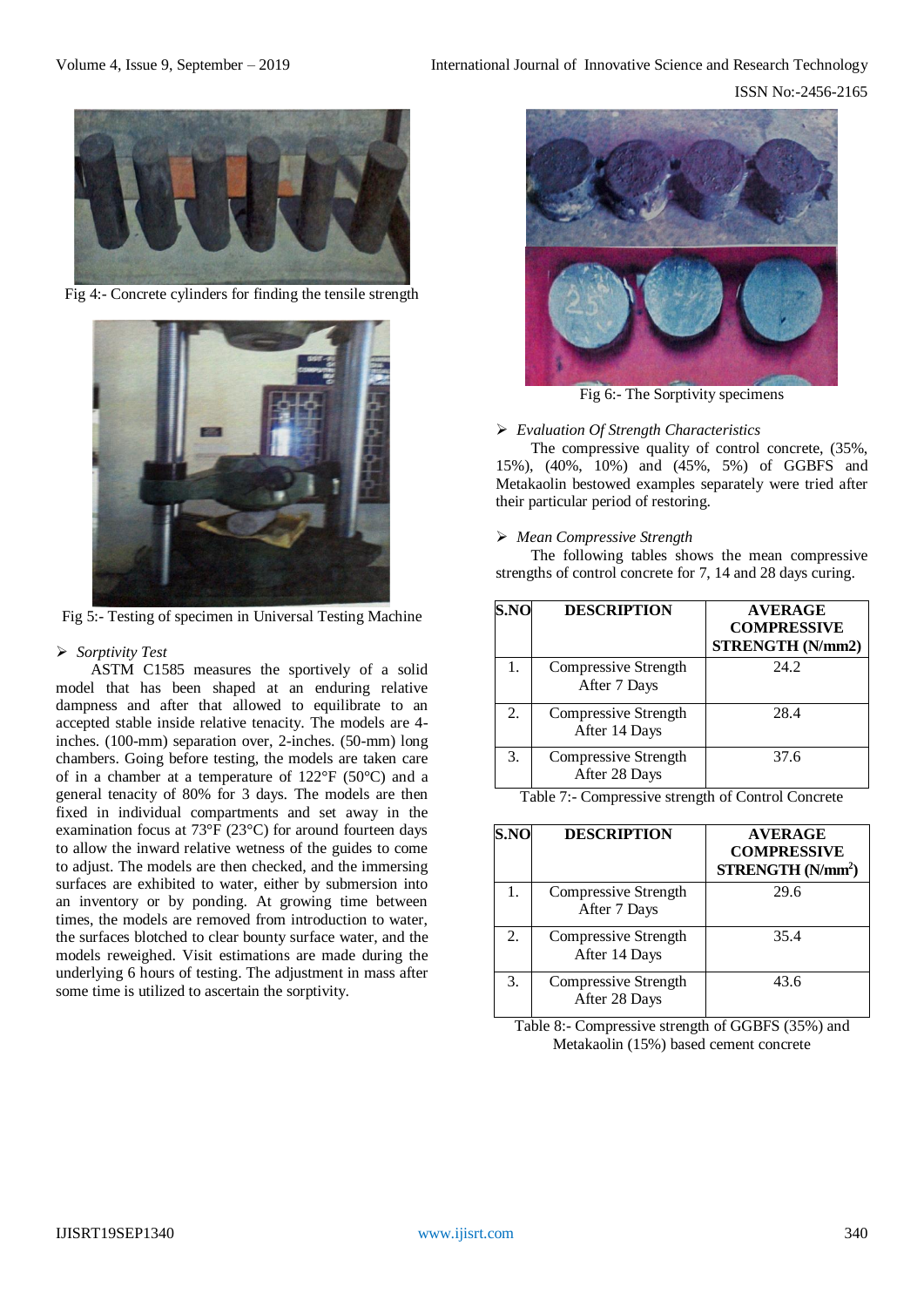| S.NO | <b>DESCRIPTION</b>                    | <b>AVERAGE</b><br><b>COMPRESSIVE</b><br>STRENGTH(Nmm <sup>2</sup> ) |
|------|---------------------------------------|---------------------------------------------------------------------|
|      | Compressive strength<br>after 7 days  | 28.22                                                               |
| 2.   | Compressive strength<br>after 14 days | 32.28                                                               |
| 3.   | Compressive strength<br>after 28 days | 40.24                                                               |

Table 9:- Compressive strength of GGBFS (40%) and Metakaolin (10%) based cement concrete

| S.NO | <b>DESCRIPTION</b>                    | <b>AVERAGE</b><br><b>COMPRESSIVE</b><br>STRENGTH (N/mm <sup>2)</sup> |
|------|---------------------------------------|----------------------------------------------------------------------|
| 1.   | Compressive strength<br>after 7 days  | 25.08                                                                |
| 2.   | Compressive strength<br>after 14 days | 31.14                                                                |
| 3.   | Compressive strength<br>after 28 days | 38.8                                                                 |

Table 10:- Compressive strength of GGBFS (45%) and Metakaolin (5%) based cement concrete





The following tables shows the mean tensile strengths of control concrete for 7 and 28 days curing.

| S.NO | <b>DESCRIPTION</b>                | <b>AVERAGE TENSILE</b><br>STRENGTH (N/mm2) |
|------|-----------------------------------|--------------------------------------------|
|      | Tensile Strength After 7<br>Days  | 1.2                                        |
|      | Tensile Strength After 28<br>Days | 1.8                                        |

Table 11:- Tensile strength of control concrete

| S.NO | <b>DESCRIPTION</b>                | <b>AVERAGE TENSILE</b><br>STRENGTH (N/mm2) |
|------|-----------------------------------|--------------------------------------------|
|      | Tensile strength after 7<br>days  | 1.6                                        |
| 2.   | Tensile strength after 28<br>days | 2.3                                        |

Table 12:- Tensile strength of GGBFS (35%) and Metakaolin (15%) based cement concrete

| S.NO | <b>DESCRIPTION</b>                | <b>AVERAGE TENSILE</b><br><b>STRENGTH (N/mm2)</b> |
|------|-----------------------------------|---------------------------------------------------|
|      | Tensile strength after 7<br>days  | 14                                                |
| 2.   | Tensile strength after<br>28 days | 2.2                                               |

Table 13:- Tensile strength of GGBFS (40%) and Metakaolin (10%) based cement concrete



*Weights of the Specimens*

The wet weights of the specimens before and after immersing in water for required time intervals are measured and are tabulated as below.

| <b>DESCRIPTION</b>                             | DRY WEIGHT (grams) |  |  |
|------------------------------------------------|--------------------|--|--|
| Control concrete                               | 918                |  |  |
| Ggbfs (35%) and metaicaolin (15%) concrete     | 886                |  |  |
| Ggbfs (40%) and metaicaolin (10%) concrete     | 882                |  |  |
| Ggbfs $(45\%)$ and metakaol1n $(5\%)$ concrete | 880                |  |  |

Table 14:- Dry weights of the specimens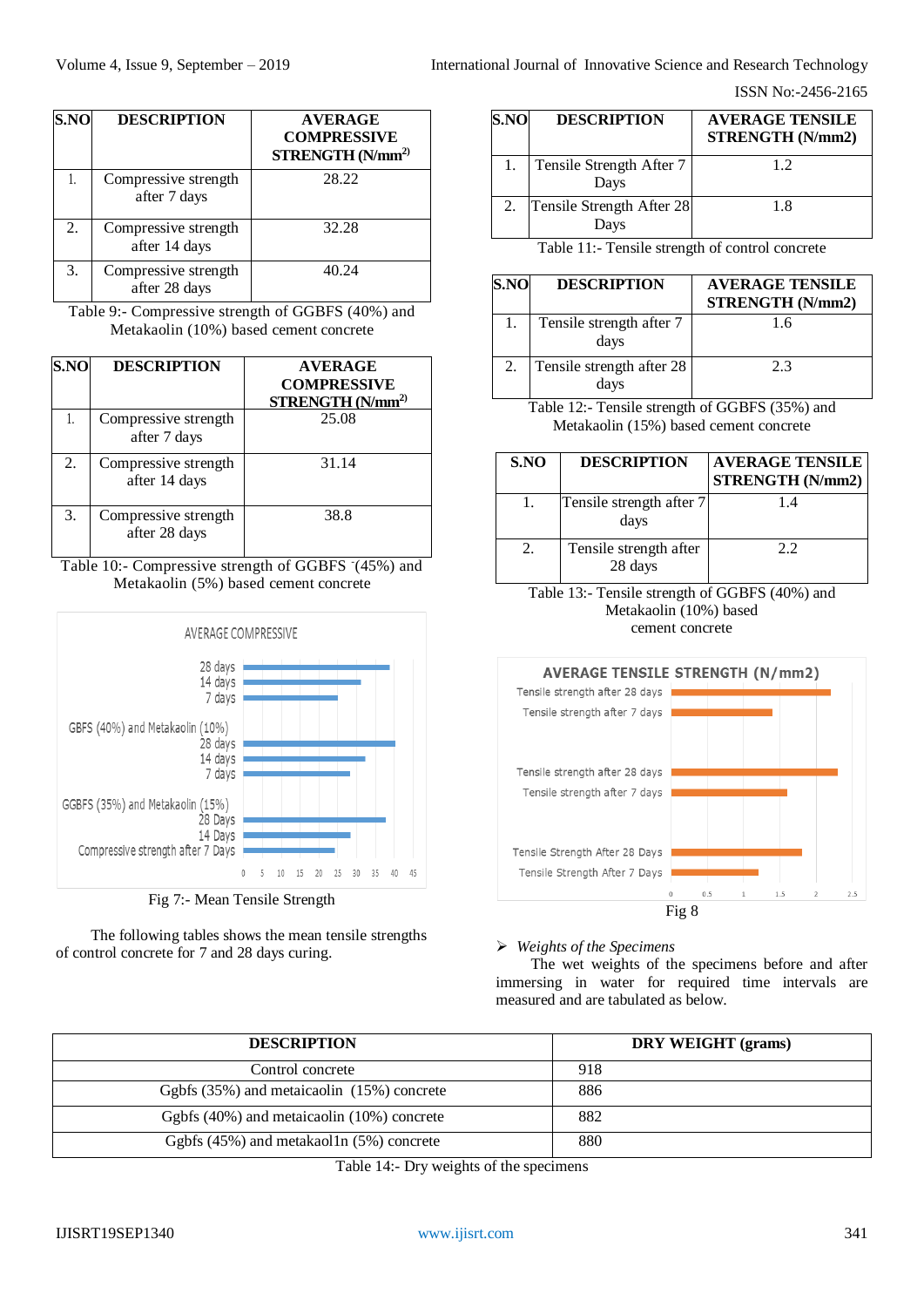ISSN No:-2456-2165

| T(s)     | $-VT$        | $Q$ (nun <sup>3</sup> ) |                  |          | $\mathbf A$  |               |
|----------|--------------|-------------------------|------------------|----------|--------------|---------------|
|          | (s)          | $\boldsymbol{0}$        | 10               | 20       | 25           | ( <b>om</b> ) |
| $\theta$ | $\mathbf{0}$ | $\boldsymbol{0}$        | $\mathbf{0}$     | $\theta$ | $\mathbf{0}$ | 7854          |
| 60       | 7.74596      | $\boldsymbol{0}$        | $\mathbf{0}$     | 1000     | $\mathbf{0}$ | 7854          |
| 120      | 10.9544      | 1000                    | $\boldsymbol{0}$ | 2000     | 1000         | 7854          |
| 240      | 15.4919      | 2000                    | 1000             | 4000     | 3000         | 7854          |
| 480      | 21.9089      | 4000                    | 2000             | 5000     | 6000         | 7854          |
| 960      | 30.9838      | 10000                   | 6000             | 8000     | 10000        | 7854          |
| 1920     | 43.8178      | 15000                   | 10000            | 12000    | 14000        | 7854          |
| 3840     | 61.9677      | 21000                   | 11000            | 16000    | 17000        | 7854          |
| 7680     | 87.6356      | 34000                   | 13000            | 21000    | 20000        | 7854          |
| 15360    | 123.935      | 44000                   | 16000            | 25000    | 25000        | 7854          |

Table 15:- Sorptivity Test Readings

| <b>Time</b><br>(s) | Nitime<br>(cis) | Area<br>(mm <sup>2</sup> ) | Q/A for control<br>concrete (mm) | Q/A for GGBFS 35%<br>and metakaolin 15%<br>(mm) | Q/a for GGBFS<br>40% and metakaolin<br>$10\%$ (mm) | Q/a for GGBFS<br>45% and metakaolin 5%<br>(mm) |
|--------------------|-----------------|----------------------------|----------------------------------|-------------------------------------------------|----------------------------------------------------|------------------------------------------------|
| 60                 | 7.75            | 7854                       | $\Omega$                         | $\overline{0}$                                  | $\Omega$                                           | 0.1273                                         |
| 120                | 10.95           | 7854                       | 0.1273                           | $\overline{0}$                                  | 0.1273                                             | 0.2546                                         |
| 240                | 15.49           | 7854                       | 0.1273                           | 0.1273                                          | 0.3819                                             | 0.5092                                         |
| 480                | 21.90           | 7854                       | 0.2546                           | 0.2546                                          | 0.7639                                             | 0.6366                                         |
| 960                | 30.98           | 7854                       | 1.2732                           | 0.7639                                          | 1.2732                                             | 1.0185                                         |
| 1920               | 43.81           | 7854                       | 1.5278                           | 1.2732                                          | 1.7825                                             | 1.5278                                         |
| 3840               | 61.96           | 7854                       | 1.9098                           | 1.4005                                          | 2.1645                                             | 2.8011                                         |
| 7680               | 87.63           | 7854                       | 2.6737                           | 1.6552                                          | 2.5464                                             | 2.6737                                         |
| 15360              | 123.93          | 7854                       | 4.3290                           | 2.0371                                          | 3.1830                                             | 3.1830                                         |

Table 16:- Q/A values for the three mixes

# *Sorption Coeffecient*

From the acquired qualities, sorption coefficient is processed from the charts beneath. A diagram is drawn among time and entrance profundity to discover the sorption coefficient. Form this momentary toughness qualities are discovered.

# **IV. DISCUSSION ABOUT THE RESULTS OF SORPTIVITY TEST**

The sorption coefficient for control bond is 3.68x10-2 mm/sec1/2. Regarding the three mixes the estimations of sorption coefficients are 1.87x10-2mm/sec1/2,.2.76x10-2 mm/sec'/2 and 2.84x10-2mm/sec1/2. The results of the three mixes is correspondingly not as much as that of the control concrete. Which denotes that the strength of the mix 1 that is, for 35% GGBFS and 15% Metakaolin is high. Of the three mixes the better quality is gotten from the mix I.

# **V. INFERENCE AND CONCLUSION**

The two admixtures GGBFS and Metakaolin when utilized at an ideal mix of (35%, 15%) separately, will in general increment the compressive quality of cement. From there on there is slight decrease in quality for (40%, 10%) and (45%, 5%) blends, yet at least that of the objective mean quality. It was seen from the test outcomes that the elasticity of solid chambers supplanted with GGBFS and Metakaolin at an ideal mix of (35%, 15%) indicated better outcomes contrasted and control concrete. Subsequently, the best blend of Metakaolin and GGBFS is 35% and 15%.